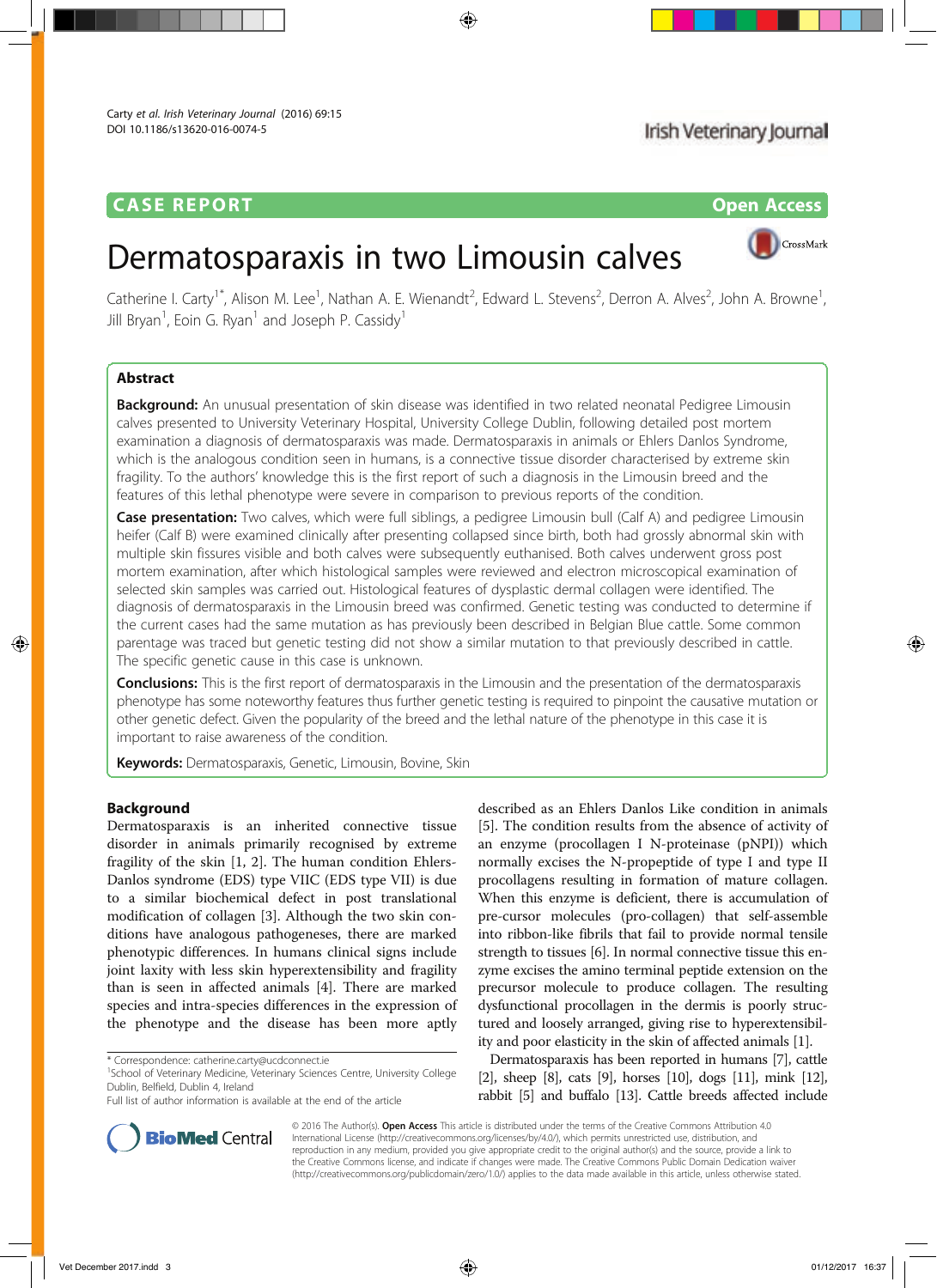the Belgian Blue, Charolais, Hereford, Holstein, Simmental and crossbred cattle [14, 15]. There are no reports of the condition in the Limousin breed.

An autosomal recessive mode of inheritance has been described in Belgian Blue cattle associated with a deletion or single nucleotide substitution that results in a premature stop codon in the "ADAM metalloproteinase with thrombospondin type 1 motif 2" (ADAMTS2) gene. This leads to abnormal processing of procollagen 1 [16]. The recessive nature of the gene was highlighted by the fact that the disease first occurred after inbreedings [2]. However, in a herd of Drakensberger cattle in South Africa where dermatosparaxis occurred, this known mutation was not found [17]. Furthermore, other cases of the condition in other cattle breeds have not been subject to detailed genetic investigation [18].

#### Case presentation

In December 2015 two Pedigree Limousin calves (1 male and 1 female) were presented to the University Veterinary Hospital (UVH) at University College Dublin (UCD). Both were full siblings born to recipient heifers from implantation via embryo transfer. The two calves presented two days apart. The first (Calf A) was a 12-h-old bull calf born unassisted but from birth remained in lateral recumbency and was unable to maintain a normal posture even when assisted. The calf was non-responsive and appeared grossly abnormal, as the skin over the thorax and abdomen was moist (Fig. 1a). The orbital fissures were almond shaped with bilateral clouding of the cornea (Fig. 1b). The calf had thick folds of cervical skin and, on closer inspection, had multiple small fissures in the skin over large parts of the body, particularly over joints and the medial aspect of the hindlimbs (Fig. 1c). Whilst examining the skin more cracks appeared even following gentle manipulation. Additionally this calf displayed involuntary muscle tremors that had been occurring since birth. The calf was euthanised and submitted for post mortem examination. Two days later a second Pedigree Limousin calf (Calf B) presented to the UVH, a female with similar clinical features as Calf A. In addition, Calf B had a ventromedial strabismus bilaterally and pale mucous membranes. This animal was also euthanised and submitted for post mortem examination. Both calves were euthanised using intravenous pentobarbital sodium (Release, 5 ml/10KG BW).

Post-mortem examination revealed the skin of Calf A to be diffusely moderately thickened, with linear fissures noted over the lateral neck, dorsum, and on the flexor surface of the limb joints, axillae, and groin. Occasionally the underlying dermis was exposed. The skin was diffusely damp; the oral mucous membranes were red. Bilaterally, the second incisors were small and subgingival. Calf B had similarly thickened, damp skin, with loose fragments of crusty skin in the regions where the fissures were seen in



Calf A. Internal organs of both calves appeared normal; however, there were focally-extensive haemorrhages in the abomasal mucosa of Calf A, with similar, smaller, lesions in Calf B. In both animals the abomasum contained large amounts of clotted milk, but the remainder of the gastrointestinal tract were empty. In addition, there was a small focus of tortuous, dilated blood vessels on the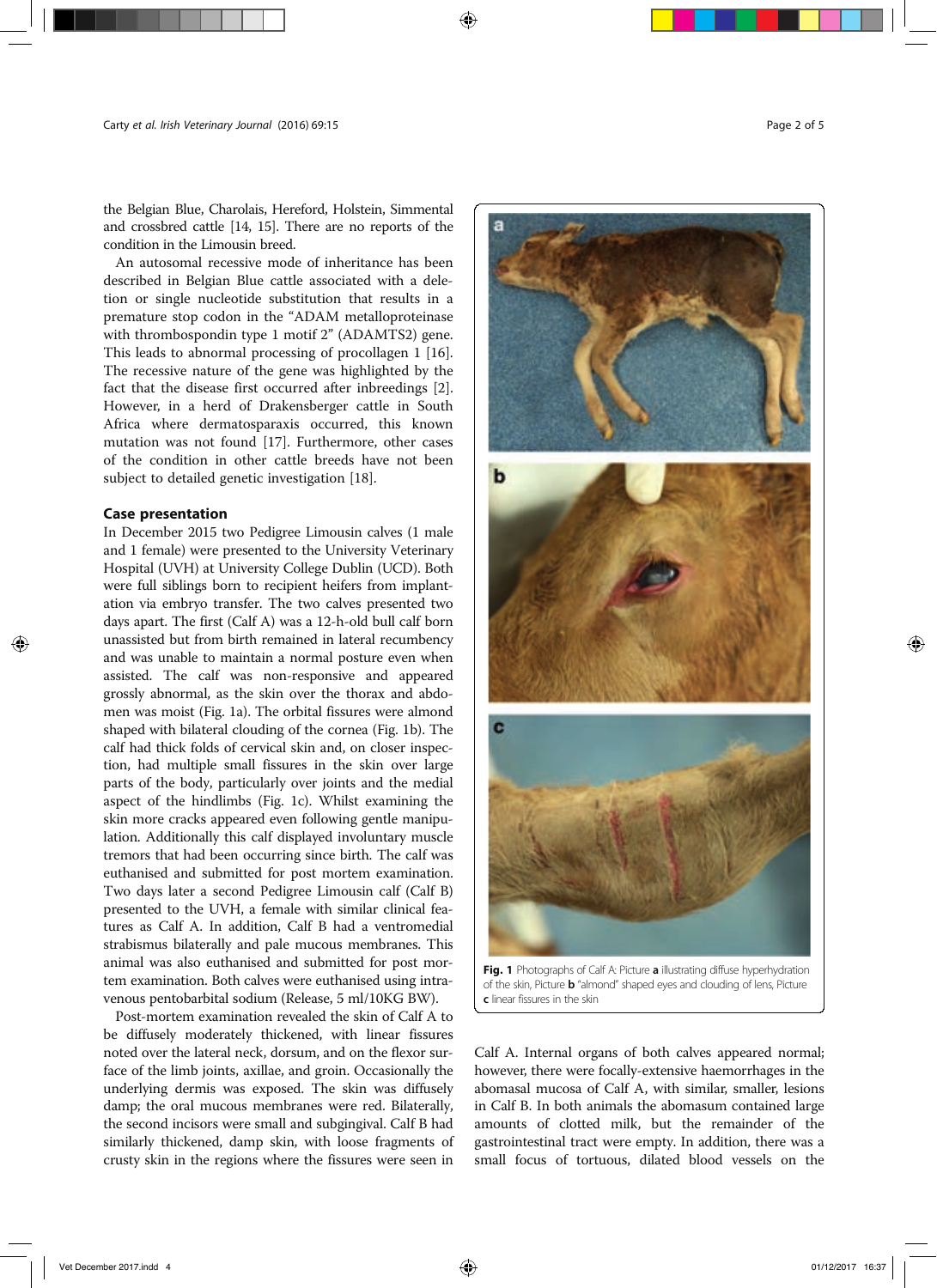diaphragmatic surface of the spleen of Calf A. All limb joints of Calf B contained a small amount of serosanguinous fluid.

Multiple tissues were sampled from the carcasses for histopathologic processing. Briefly, tissues were fixed in 10 % formalin, dehydrated in alcohol, embedded with wax, cut into 5 μm sections, and mounted on glass slides. All tissues were stained with haematoxylin and eosin (H&E). A selection of skin samples were also stained with periodic acid schiff (PAS), Masson's Trichrome, and Alcian blue using routine protocols. The Alcian blue stain was employed to look for acid polysaccharides which are found in the ground substance of skin, there was no increase in ground substance in these cases. Tissues were examined using light microscopy by pathologists at UVH UCD and the Joint Pathology Centre, Maryland, U.S.A.

Histologically, the skin of Calves A and B exhibited a marked diffuse reduction in the density and number of mature collagen fibres, preferentially affecting the superficial dermis. The remaining fibres were short, fine, pale, fibrillated and fragmented. Trichrome staining by the Masson's method further highlighted these abnormalities, confirming the dysplastic nature of the collagen. Collagen fibres of the deep dermis appeared relatively spared. Calf B exhibited similar, but less severe, changes (Figs. 2d; e). Ultrastructurally, abnormal dermal collagen fibres of the haired skin of the back consisted of irregular fibrils arranged in loosely woven, twisted flat, and/or helical ribbons with irregularly spaced or lost transverse striations (Fig. 3).

Based on the clinical presentation and the characteristic histological and transmission electron microscopy findings, a diagnosis of dermatosparaxis was made. Given the previously characterised gene mutation reported in Belgian Blue cattle [6], skin samples were examined to discern if the same mutation was responsible in the current case. 5 animals were tested, Calf A, Calf B and three healthy controls (Holstein-Friesian calves). DNA was extracted from fresh frozen skin tissue using the Qiagen DNeasy Blood & Tissue Kit as per the manufacturer's instructions; DNA quantity was assessed using the NanodropTM spectrophotometer. A primer pair as previously described [17] was used to detect a 17 bp deletion within the coding region of the ADAMTS2 gene;

#### Forward Primer 5'- CACCCGCGTGGAGCCCCTGCT-3' Reverse Primer 5'- CCAGCCCATCGCAGTTGCTGAG-3'

Ten nanogram of DNA was used for each PCR, reactions were performed in 25 μl and contained 17.5 μl water, 1 AmpliTaq Gold buffer, 2 μl primer mix, 1.5 mM MgCl2, 0.5 μl dNTP mix and 1U of AmpliTaq Gold. The thermal cycling conditions consisted of an initial activation step of 95 °C for 5 min followed by 35 cycles of



short, fine, fibrillated, fragmented, irregular, and present at a low density. There is mild hyperkeratosis and neutrophilic dermatitis. f Control calf. Collagen fibres are longer, thicker, densely packed, and regularly-oriented. H&E, 20x

94 °C for 30 s, 56 °C for 45 s and 72 °C for 1 min with a final elongation step of 72 °C for 5 min. PCR products were analysed using the Agilent DNA 1000 chip. The PCR product from all DNA samples, both cases and controls, yielded a single sharp band at the expected size of 101 bp, and no deletions, indicating that the genetic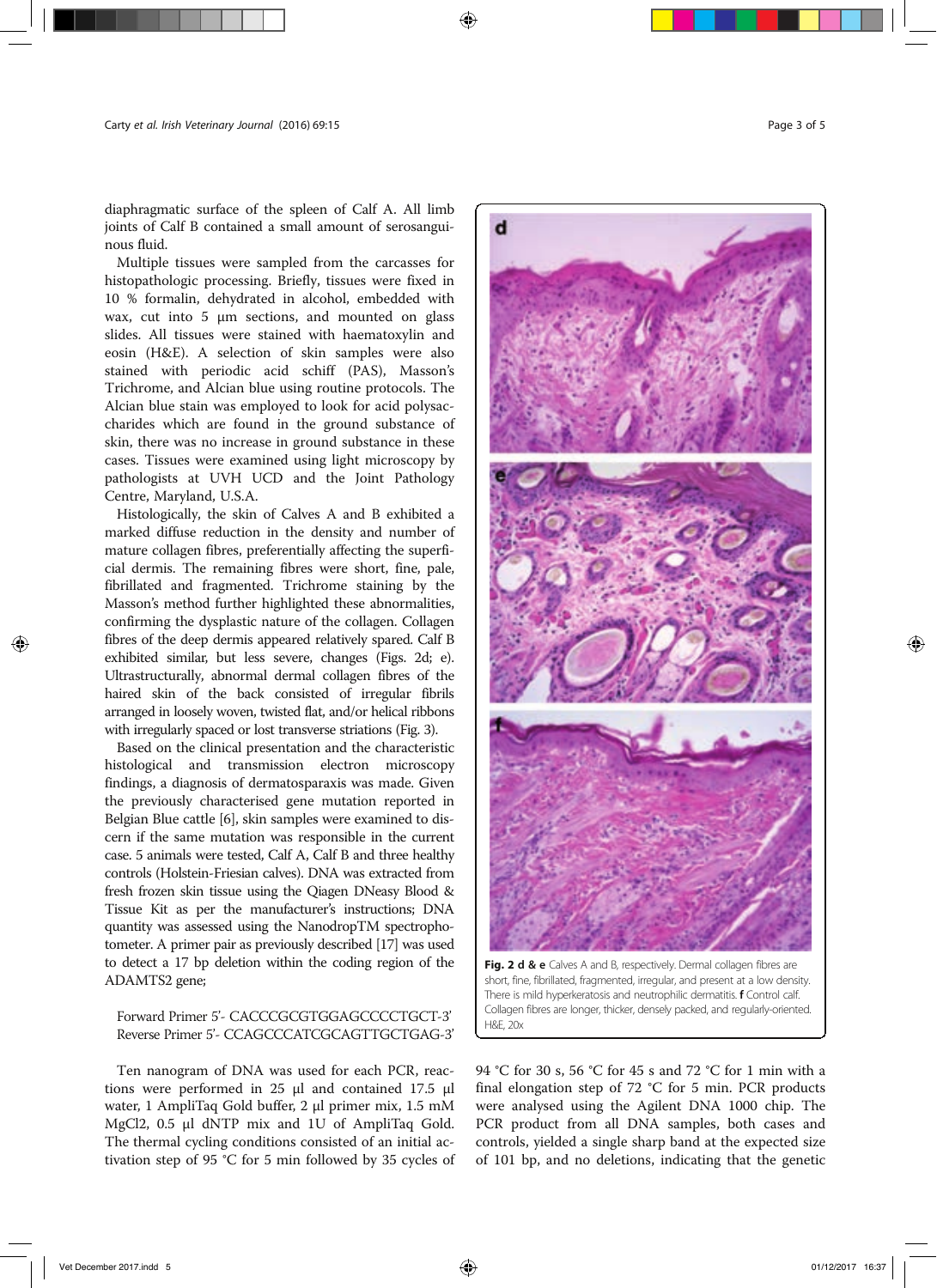

Fig. 3 Calf B: Electron Microscopy image of abnormal collagen fibrils. Longitudinal section of irregular, non-parallel and tangled, loosely woven, and occasionally fragmented fibrils with loss of their characteristic periodicity and banding pattern. Inset: Collagen fibrils from an aged matched control calf

defect in these animals is not the same as described previously [6].

The clinical and pathological features described in these two calves are consistent with a diagnosis of dermatosparaxis [1, 2, 16, 17] and is the first reported case of this disease in this breed. The skin fragility and hyperhidrosis, along with the marked fragmentation and depletion of superficial dermal collagen, are consistent with previous bovine cases [1]. Interestingly, the PCR testing carried out in this case did not find a mutation in the ADAMTS gene described previously in cattle. [6, 15] and was similar to the absence of this mutation in Drackensberger cattle [17] highlighting the fact that a range of mutations can result in a broadly similar disease phenotype [5]. Inbreeding has previously been incriminated as the underlying mode of inheritance in Belgian Blue cattle [2] and in the Charolais breed [18]. In the current case, there is common parentage in the ancestry; the dam's great grandsire and the sire's grandsire were the same bull.

#### Conclusion

This case report highlights the first case of this inherited skin disease in the Limousin breed. The recessive nature of inheritance previously described may suggest that the genetic anomaly is present in the population in a heterozygous state and thus can be preserved [2]. This case also highlights the potential risk of the widespread and rapid dissemination of genetic diseases associated with embryo transfer. In this case, as the specific genetic defect was not identified and considering the lethal nature of the phenotype observed in these calves, we feel further genetic investigation is warranted in order to identify the causative mutation. This information can

then be used to screen for the condition in pedigree Limousin animals used to maintain the genepool. Limousin is a popular breed internationally, and raising awareness of this disease should allow the necessary measures to be put in place to minimise its dissemination.

#### Acknowledgement

We would like to thank Brian Cloak for post mortem assistance and photography and Alex Fawcett, Sheila Worrall and Joseph Brady from the School of Veterinary Medicine, University College Dublin, Ireland for technical assistance. We would also like to thank Dr. Bruce Williams for assisting with the EM interpretation and Mr. Efrain Perez for technical assistance with EM samples, both from Joint Pathology Centre, Maryland, USA. The views expressed in this article are those of the author and do not reflect the official policy of the Department of Army/Navy/Air Force, Department of Defence, or U.S. Government.

#### Funding

The study was self-funded.

#### Availability of data and material

Not Applicable - This is a study reporting post mortem findings from a diagnostic investigation and therefore no study data exists.

#### Authors' contributions

CIC conducted the initial clinical examination, made a tentative diagnosis and drafted the initial manuscript, AML, JB, JPC conducted the post mortem and histological examinations and assisted in drafting the manuscript, JAB conducted the genetic testing and assisted drafting the manuscript, NAEW, DAA, ELS reviewed the histology, performed the electron microscopy and interpretation, EGR assisted with clinical examination and preparation of the manuscript. All authors read and approved the final manuscript.

#### Competing interests

The authors declare that they have no competing interests.

#### Consent for publication

Institutional consent form was signed to allow clinical investigation including post mortem examination, institutional ownership of records including consent for any publication.

#### Ethics approval

Not Applicable - This is a study reporting post mortem findings from a diagnostic investigation and therefore no ethical approval is required.

#### Author details

<sup>1</sup>School of Veterinary Medicine, Veterinary Sciences Centre, University College Dublin, Belfield, Dublin 4, Ireland. <sup>2</sup> Joint Pathology Center, 606 Stephen Sitter Avenue, Silver Spring, MD 20910, USA.

#### Received: 5 August 2016 Accepted: 11 October 2016 Published online: 18 October 2016

#### References

- 1. Pierard GC, Lapière CM. Skin in dermatosparaxis. Dermal microarchitecture and biomechanical properties. J Invest Dermatol. 1976;66:2–7.
- Hanset R, Lapiere CM. Inheritance of dermatosparaxis in the calf. A genetic defect of connective tissue. J Hered. 1974;65:356–8.
- 3. Nusgens BV, Verellen-Dumoulin C, Hermanns-Lê T, De Paepe A, Nuytinck L, Piérard GE, Lapière CM. Evidence for a relationship between Ehlers-Danlos type VII C in humans and bovine dermatosparaxis. Nat Genet. 1992;1:3.
- 4. Lapiere CM, Nusgens BV. Ehlers-Danlos type VII-C, or human dermatosparaxis. The offspring of a union between basic and clinical research. Arch Dermatol Res. 1993;129:1316–9.
- Sinke JD, Van Dijk JE, Willemse T. A case of Ehlers-Danlos-like syndrome in a rabbit with a review of the disease in other species. Vet Q. 1997;19:182–5.
- 6. Colige A, Sieron AL, Li SW, Schwarze U, Petty E, Wertelecki W, Wilcox W, Krakow D, Cohn DH, Reardon W, Byers PH, Lapière CM, Prockop DJ, Nusgens BV. Human Ehlers-Danlos syndrome type VII C and bovine